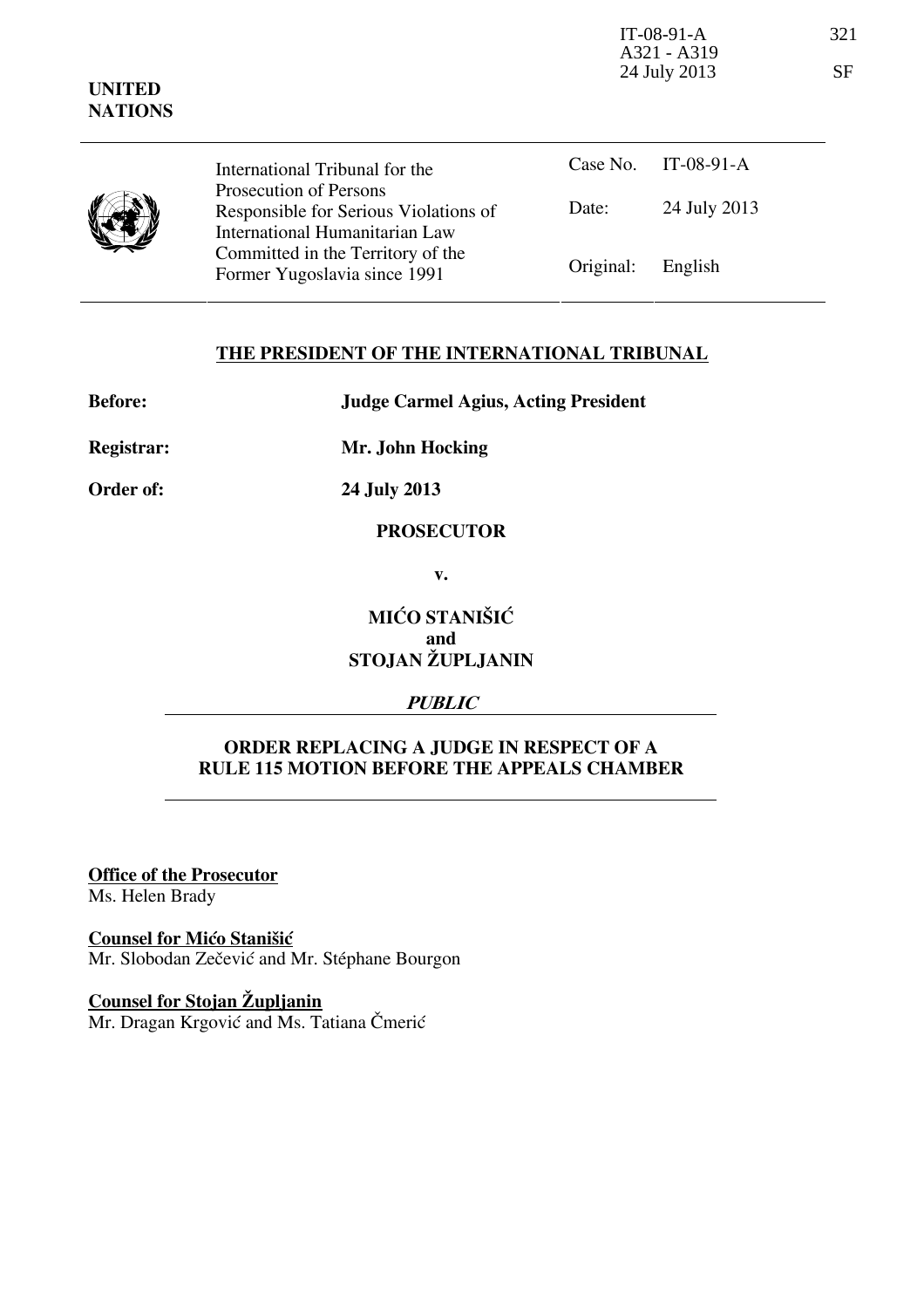**I, CARMEL AGIUS,** Acting President of the International Tribunal for the Prosecution of Persons Responsible for Serious Violations of International Humanitarian Law Committed in the Territory of the former Yugoslavia since 1991 ("Tribunal");

**NOTING** the "Rule 115 Motion on Behalf of Mićo Stanišić Seeking Admission of Additional Evidence with Annex", filed publicly with public annex before the Appeals Chamber by Defence Counsel for Mićo Stanišić on 2 July 2013 ("Rule 115 Motion");<sup>1</sup>

**NOTING** that the Rule 115 Motion is based upon the publication of a letter written on 6 June 2013 by Judge Frederik Harhoff, which makes reference to President Theodor Meron;<sup>2</sup>

**NOTING** that President Theodor Meron is Pre-Appeal Judge and Presiding Judge in the present case; 3

**CONSIDERING** that President Theodor Meron has withdrawn from considering the Rule 115 Motion, and has assigned me to take the steps necessary to ensure that the Rule 115 Motion is appropriately adjudicated;<sup>4</sup>

**NOTING** that, pursuant to Rule 21 of the Rules of Procedure and Evidence of the Tribunal ("Rules"), the Vice-President shall exercise the functions of the President in case of the latter's absence or inability to act;

**NOTING** that, pursuant to Rule 22(B) of the Rules, I have been elected as Presiding Judge of the Appeals Chamber in respect to the Rule 115 Motion;

**HEREBY ASSIGN**, with immediate effect, Judge William Hussein Sekule to replace President Theodor Meron on the Bench for the purposes of considering the Rule 115 Motion;

 $\overline{a}$ 

<sup>&</sup>lt;sup>1</sup> The Office of the Prosecutor filed a response to the Motion on 10 July 2013. *See* Prosecution Response to Rule 115 Motion on Behalf of Mićo Stanišić Seeking Admission of Additional Evidence, 10 July 2013.

 $2$  Rule 115 Motion, paras 2-4, 9-12.

 $^3$  Order Designating a Pre-Appeal Judge, 15 April 2013.

Assigning a Motion to a Judge 23 July 2013, p. 1.